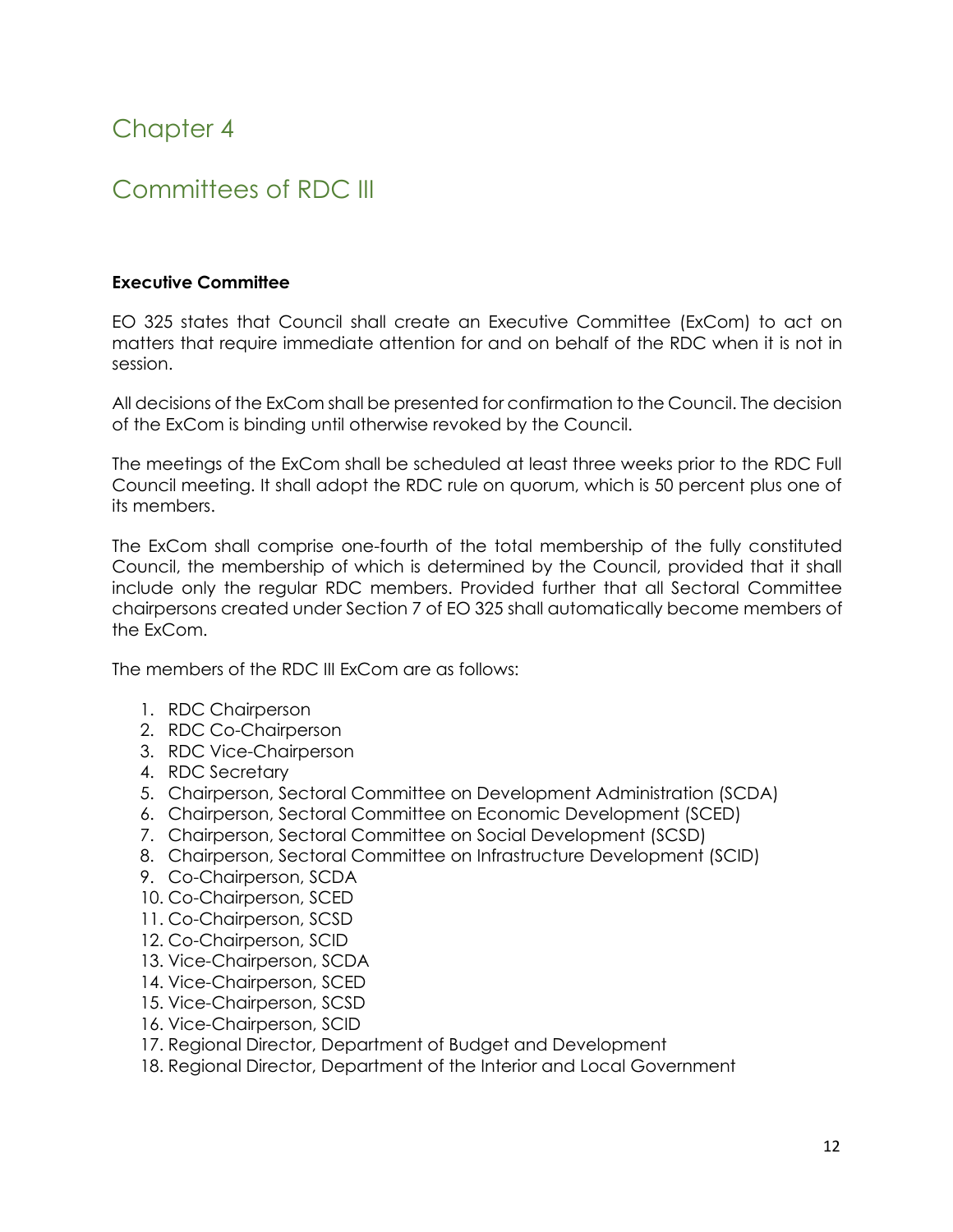#### Officers of the Executive Committee

The Chairperson, the Co-Chairperson, the Vice-Chairperson and the Secretary of the RDC shall also serve as the ex-officio Chairperson, Co-Chairperson, Vice-Chairperson and Secretary of the ExCom.

#### **Sectoral Committees**

EO 325 IRR Section J provides that the Council shall create the following Sectoral Committees (SECCOMs):

- 1. Social Development;
- 2. Economic Development;
- 3. Infrastructure Development; and,
- 4. Development Administration.

The members of SECCOMs shall include representatives from both government and private sectors who need not necessarily be members of the Council based on the RDC Secretariat's recommendation.

The SECCOMs shall meet as often as may be necessary but not less than once every quarter. It shall observe 30 percent of members as its official quorum.

#### **Officers of the SECCOMs**

The officers of the SECCOMs shall include a Chairperson, a Co-Chairperson and a Vice-Chairperson. The Chairperson and Co-chairperson of these committees shall either be appointed by the RDC Chairperson or selected by the members among themselves (EO 325 IRR Section J.2). If the Chairperson comes from the government sector, the Co-Chairperson should come from the private sector and vice-versa. The Vice-Chairperson shall either be appointed by the RDC Chairperson or selected by the members among themselves. The lead of the secretariat shall serve as Secretary of that particular SECCOM.

In case a Chairperson of a SECCOM will not be able to attend an RDC meeting or an Executive Committee meeting, his representative must come from the Sectoral Committee he chairs, preferably the Co-Chairperson or Secretary of that particular SECCOM (EO 325 IRR Section L.2).

#### **Term and Tenure of Office**

The Council shall determine the term and tenure of the office and process of recall of officers on the SECCOMs (EO 325 IRR Section J.2). The Chairperson and Co-Chairperson of the SECCOMs shall serve for a fixed term of three years, coinciding with the regular term of local elective officials. This prescribed term of office is without prejudice to reappointment.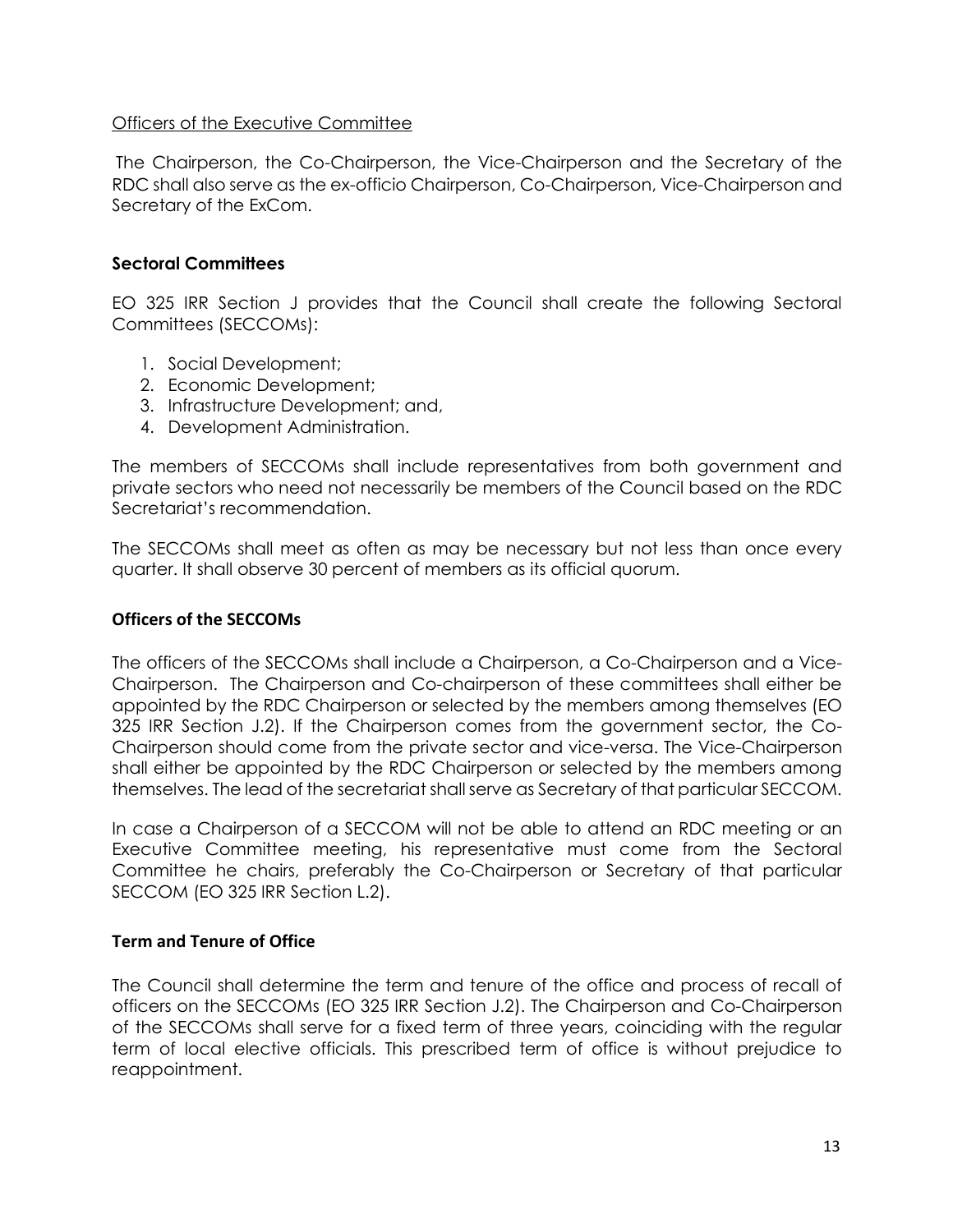#### **Functions and Responsibilities**

The functions of the SECCOMs as stipulated under E.O. 325 IRR Sec. J.2 are as follows:

- 1. Review and endorse programs/projects of national government agencies and LGUs in the region to the Council requiring national government financial exposure which may come in the form of guarantees, national government budget appropriations or subsidies, among others;
- 2. Integrate sectoral information and statistics in the preparation of the annual regional development report;
- 3. Assist the Council in the translation of national development goals into specific regional sectoral objectives;
- 4. Integrate sectoral plans and programs of local government units into regional sectoral plans and programs and coordinate all sectoral planning and programming activities of sectoral line agencies in the regions; and,
- 5. Perform other related functions as may be assigned by the Council.

## **Advisory Committee**

EO 325 IRR Section J.3 provides that the Council shall create an Advisory Committee to advise, assist and support the Council in discharging its functions.

The composition of the Advisory Committee shall include the members of the House of Representatives who have signified their intentions to join and members of the Executive Committee (EO 325 IRR Section J.3).

#### **Officers of the Advisory Committee**

The Chairperson, the Co-Chairperson, the Vice-Chairperson and the Secretary of the RDC shall also serve as the ex-officio Chairperson, Co-Chairperson, Vice-Chairperson and Secretary of the Advisory Committee (EO 325 IRR Section G).

#### **Functions and Responsibilities**

The functions of the Advisory Committees as stipulated under E.O. 325 IRR Sec. J.3 are as follows:

- 1. Advise in the preparation of the regional development plan and the regional development investment programs and support their implementation;
- 2. Advise agency regional offices, state colleges and universities and special development authority in the preparation of their annual budgets;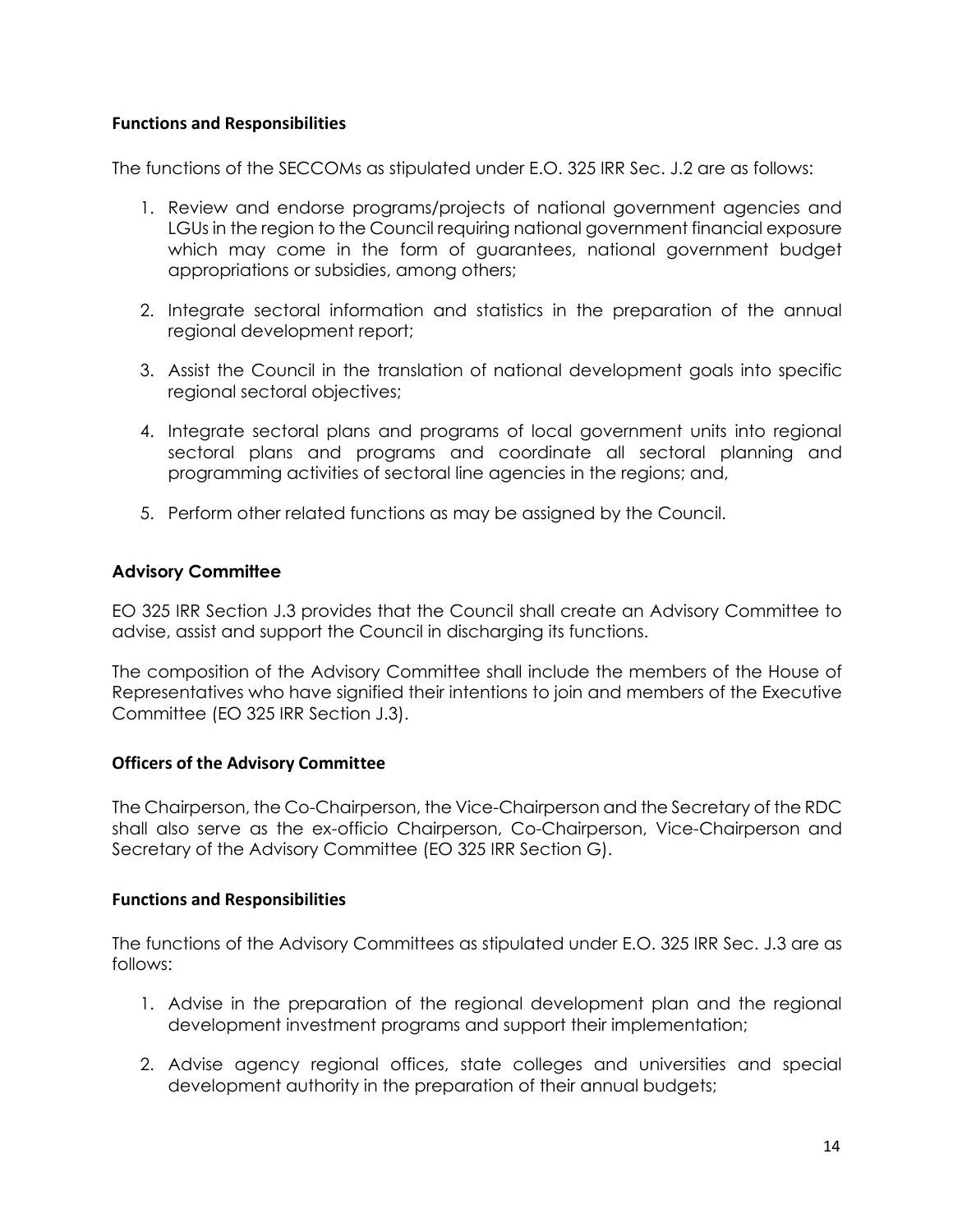- 3. Advise and support policy recommendations that need legislation and/or action of the President or the Cabinet;
- 4. Advise, assist, and support the RDC in discharging its function; and,
- 5. Strengthen the coordinative and consultative mechanisms in the region to ensure a sustainable, participatory and equitable development.

## **Special Committees**

EO 325 IRR Section J further provides that in addition to the four Sectoral Committees, the Council may also create other ad-hoc Committees which it deems necessary based on its own specific requirements/needs. The members of the special or ad-hoc committees shall include representatives from both government and private sectors who need not necessarily be members of the Council.

The Council shall determine the set of officers and the rules on the officers' selection, terms of office, vacancy, functions, powers and responsibilities; the secretariat; and the functions of the RDC Special committees unless otherwise expressly specified by the law or the issuance creating the special committee.

The following are RDC III Special Committees:

1. Diosdado Macapagal Government Center-Management Committee (DMGC-MC)

*Functions and responsibilities (RDC Resolution No. 03-50-2011)* Administer the government center for and in-behalf of the RDC III and ensure its proper use in coordination with other national government agencies based in Central Luzon

2. Regional Land Use Committee (RLUC)

*Functions and responsibilities (EO 770, s. 2008)*

- a. Formulate and periodically update the Regional Physical Framework Plan (RPFP), taking into consideration national, interregional, regional and local plans and policies
- b. Promote the integration of land use and physical planning policies, plans and programs, including disaster risk management into the regional socioeconomic plans and programs
- c. Decide and resolve region-specific land use policy conflicts among government agencies
- d. Review and recommend appropriate actions to the NB-NLUC on land use policy conflicts between or among national government agencies
- e. Assess changes in land use and other physical resources in the regional and the implementation of RPFP policies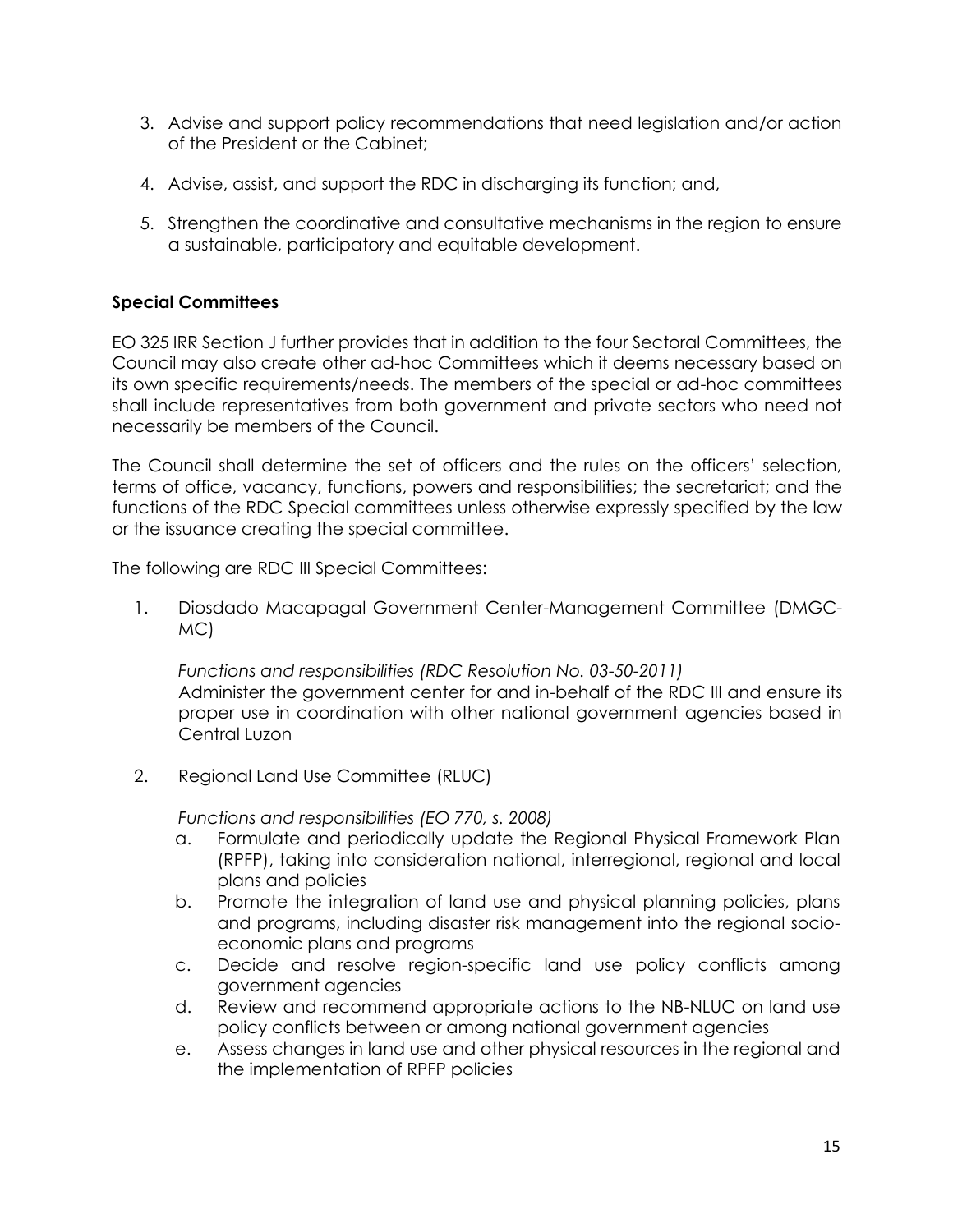- f. Evaluate consistency of major programs and projects with the RPFP and their impact on land use and the environment
- g. Undertake the gathering, updating and maintenance of a regional database system
- h. Perform other related functions as may be directed by the NEDA Board-National Land Use Committee
- 3. Regional Project Monitoring Committee (RPMC)

*Functions and responsibilities (EO 376, s. 1989 / EO 93 s. 1993)*

- a. Provide list of projects to be monitored to NGOs involved in project monitoring
- b. Collect and process reports of implementors and NGO monitors on the status of project implementation for the development council and next higher level project monitoring committee
- c. Pinpoint problems, verify, information and recommend remedial measures to be submitted for analysis and action of the development council
- d. Provide feedback on the remedial actions of the development council and follow-up their implementation
- e. Prepare and disseminate periodic (monthly or quarterly) project monitoring reports on the status of project implementation
- f. Elevate to the higher-level bodies, problems/issues which are not resolved at their level
- 4. Pampanga River Basin Committee (PRBC)

*Functions and responsibilities (RDC Resolution No. 03-51-2011)*

- a. In-charge of the implementation of the Integrated Water Resource Management Strategy in the Pampanga River Basin
- b. Exercise advisory, guidance, education and monitoring functions for the Basin's management and development
- 5. Special Committee on Competitiveness (SCC)

*Functions and responsibilities (RDC Resolution No. 03-31-2012)*

- a. Collect a standard set of competitiveness indicators on at least an annual basis, compare and track them against a set of benchmark data
- b. Integrate data collection in the course curriculum of RDC III partner universities and colleges
- c. Improve "ease of doing business" by streamlining processes, permits and licenses
- d. Develop and upgrade the skills of Local Investment Promotion Officers
- e. Conduct feedback surveys and other public opinion surveys
- 6. Special Committee on Culture, Arts and Tourism

*Functions and responsibilities (RDC Resolution No. 03-33-2017)*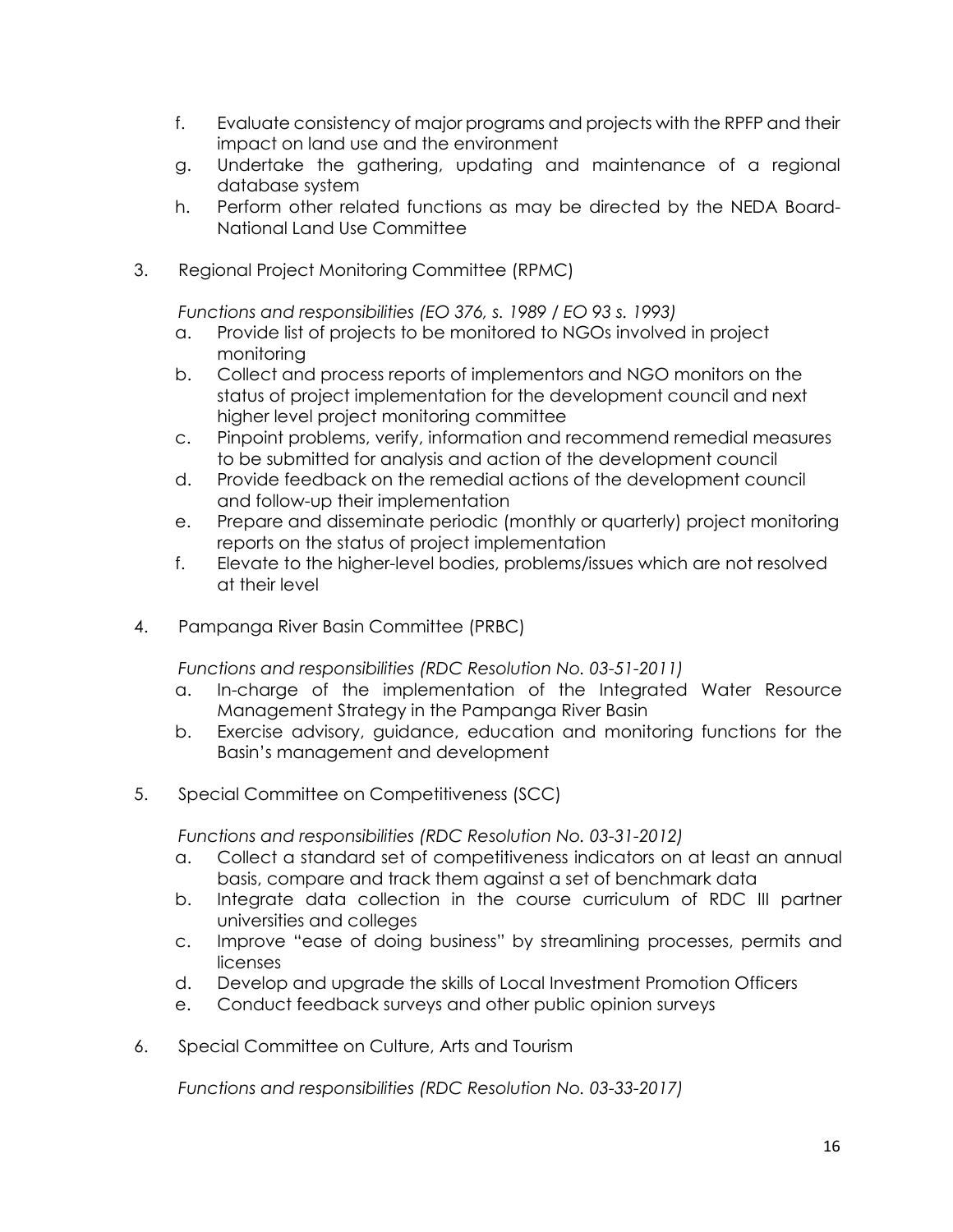- a. Systematic documentation of the region's diverse culture and artistic heritage
- b. Exploration of the characteristics, capacities, needs and constraints of the region's cultural sector and relevance to development
- c. Coordinate the development of culture and the arts in the region
- 7. Regional Gender and Development Committee (RGADC)

*Functions and responsibilities (RDC Resolution No. 03-48-2017)*

- a. Initiate, coordinate and monitor gender mainstreaming initiatives at the region
- b. Lead in ensuring integration of gender perspective in regional development plans, investment programs and policies through the conduct of consultations with stakeholders
- c. Promote the participation of women, women's groups and other sectoral groups in the preparation, implementation and monitoring of regional and local development plans, programs and projects
- d. Create sub-committees or technical working groups that will review and handle concerns on women's economic empowerment; social development rights; gender in security, justice and peace; gender in environment and climate change; and gender-responsive governance, among other areas, as necessary
- e. Recommend policies or actions that may be adopted by the RDC to facilitate gender mainstreaming and promote women's empowerment and gender equality in the region
- f. Coordinate and lead the preparation and submission of the GAD plan and budget (GPB) and GAD accomplishment report (GAD AR) of the RDC
- g. Facilitate and coordinate with national government agencies, particularly the PCW, the academe and other training institutions for the conduct of region-wide capacity development programs on GAD
- h. Promote and coordinate the generation and use of sex-disaggregated data and gender statistics to come up with gender-responsive evidencebased regional/local development plans and programs
- i. Assist in the monitoring and collection of data on GAD indicators at the regional level
- j. Provide venues for discussing regional gender issues and concerns, as well as for recognizing and sharing good practices and experiences on gender mainstreaming
- k. Strengthen institutional linkages with regional GAD mechanisms (e.g., Regional Inter-Agency Committee on Anti-Trafficking-Violence Against Women and Their Children (RIACAT-VAWC) and Regional GAD Centers), GAD Focal Point Systems of regional line agencies, GAD offices of LGUs, donor agencies and civil society, among others, in pursuing GAD efforts at the regional and local levels
- l. Coordinate with and assist national oversight agencies, particularly the PCW, NEDA and DILG, in localizing the implementation of national laws, policies and programs on GAD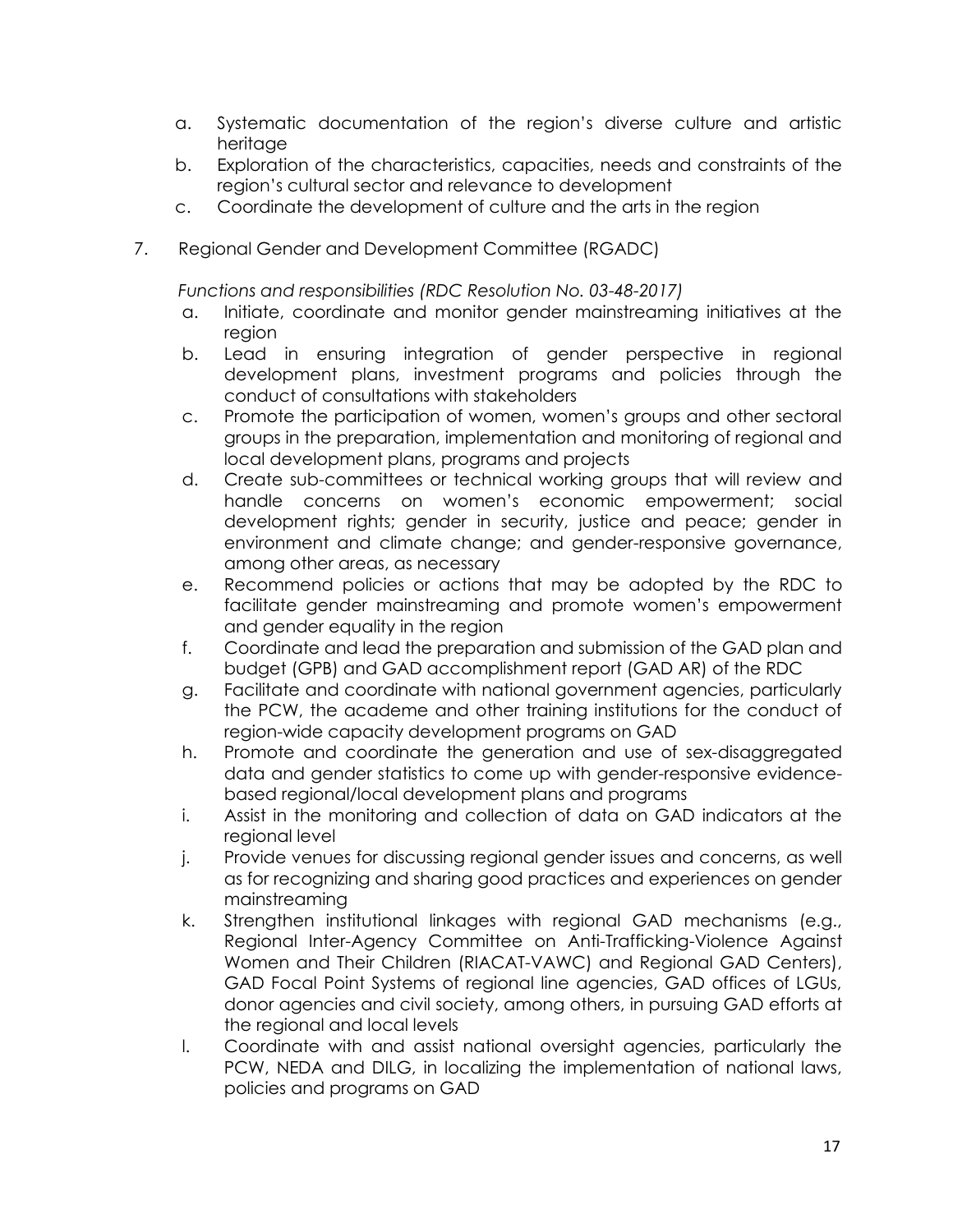- m. Prepare and submit reports on the status of implementation of the Magna Carta on Women and other GAD initiatives in the region following the guidelines set by the PCW and other government oversight agencies
- 8. Regional Research, Development and Innovation Committee (RRDIC)

*Functions and responsibilities (RDC Resolution No. 03-45-2019)*

- a. Assist the RDC in providing R&D policy directions, and harmonizing and prioritizing R&D initiatives in the region
- 1.
- 9. Special Regional Committee on the Sustainable Development Goals (SRC-SDG)

*Functions and responsibilities (RDC Resolution No. 03-05-2020)*

- b. Identify and address gaps of current policies and programs needed to drive progress on the SDGs
- c. Review and approve SDG-related policy, program, partnership, and budget recommendations and report these to the RDC
- 10. Balik-Probinsya, Bagong Pag-asa Special Committee (BP<sup>2</sup> SC)

*Functions and responsibilities (RDC Resolution No. 03-42-2020, Implementing Guidelines of EO 114, s. 2020)*

- a. Formulate the Regional BP<sup>2</sup> Action Plan and engage the participation of concerned LGUs, GOCCs, NGOs, and other stakeholders to ensure coordinated efforts in the implementation of BP<sup>2</sup> programs and projects
- b. Provide technical guidance to agencies, LGUs, and other private organizations in conceptualizing, designing, and financing of BP<sup>2</sup> projects
- c. Promote market investment destinations in the region to bring in more agribusiness, manufacturing, industrial, information technology-business process outsourcing, service, and tourism ventures, ultimately providing more opportunities for employment and livelihood in the countryside
- d. Assess the progress of the implementation of the BP<sup>2</sup> Program in the region using the Regional Project Monitoring and Evaluation System, and other mechanisms such as but not limited to, an online platform and a tracer system that will track programs and projects availed by beneficiaries
- e. Undertake problem-solving sessions or consultative meetings to resolve issues, problems, bottlenecks, and other concerns in the implementation of BP2 programs
- f. Recommend measures that will further strengthen the effectiveness of the BP<sup>2</sup> program introduced at the regional and local levels
- g. Create a team of information officers that will develop a strategic regional BP<sup>2</sup> communications strategy to inform the public of goals and objectives of the program, highlighting new initiatives in the region
- h. Advocate and promote gender sensitivity, respect for the elderly, protection of children, preservation of heritage, protection of natural resources, and disaster risks reduction and climate change adaptation in all interventions under the BP<sup>2</sup> program